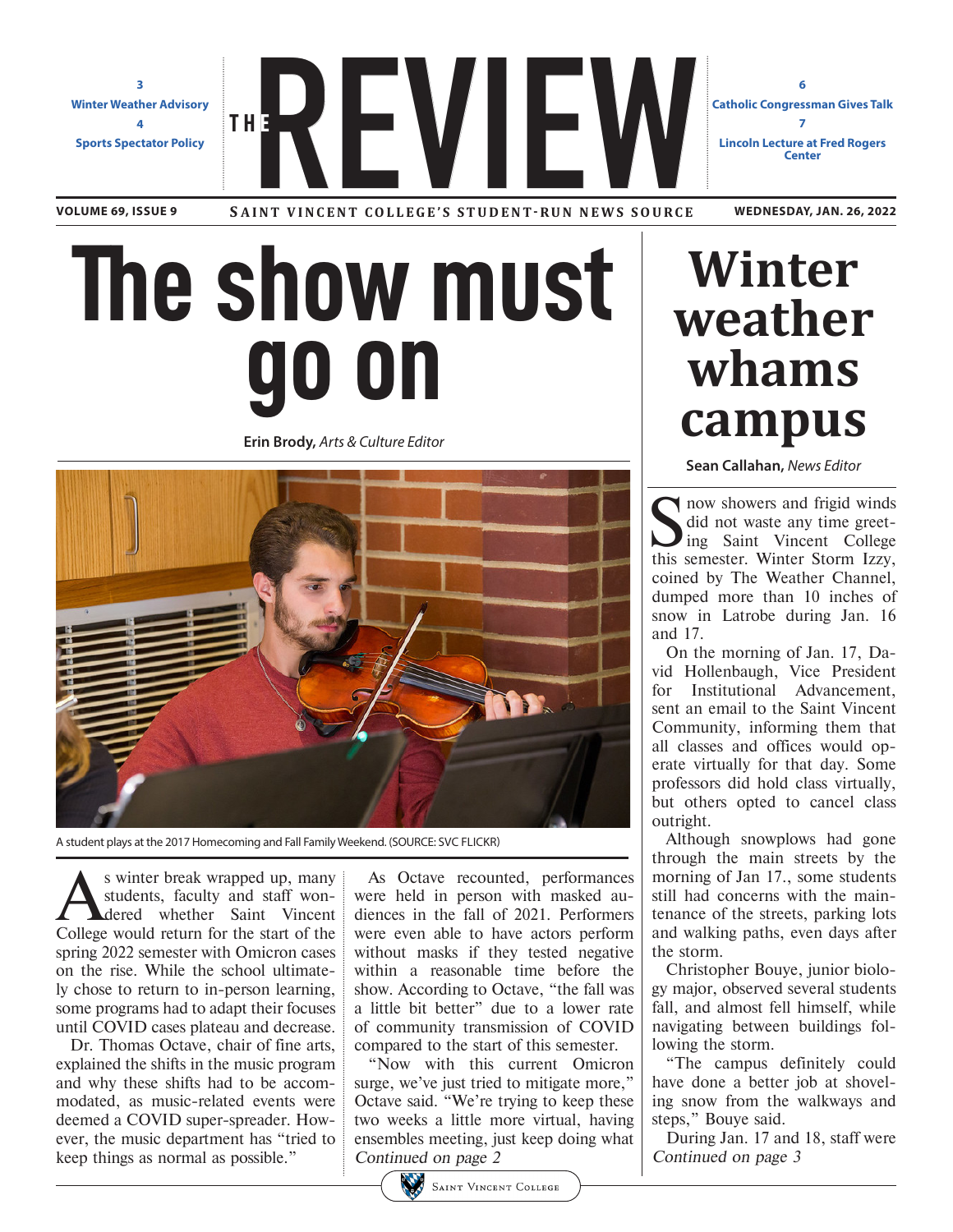Both bands and choir wear masks during rehearsals, and choir lessons have implemented a virtual format because the act of singing creates "more aerosols" than speech production. The music program has also continued to reference multiple agencies like the CDC and American Choral Directors

we're doing with keeping some distance  $\frac{1}{2}$  to operate with the current system in place.

action for the SVC community. "We are sticking to the health and

"We'll pivot and turn as we need to," Octave said. "But I'm an eternal optimist, so I'm always looking for the positive dimensions of it all."

safety plan of the college, really," said Octave. "The industry standard is the mask."

Octave hopes to be back in full swing "in the next week or two," but until then, the music program will continue

Association to ensure the best plan of program is able to continue with their concert series. Music at Midday, one such series, will continue in February both live and virtually.

Octave is "grateful to our students and faculty for working together so well" in an attempt to slow the spread of COVID-19, which is why the music

"There's definite plans," Octave said, "and everybody is just being cautious to move forward; to make sure that everybody's safe, but at the same time, knowing that this will ebb and flow."

seen shoveling snow and salting walking paths, such as those leading from Saint Benedict Hall and Rooney Hall, and those between Alfred Hall and the Robert S. Carey Center.

Douglass E. Eppley, Director of Facilities, explained that the FMO grounds crew, directed by the FMO Grounds Supervisor, is responsible for salting sidewalks and plowing snow. When there is a heavier storm, as was the case during Jan. 17, the entire FMO staff, including custodians and tradesmen, work together to keep sidewalks clear.

"The Grounds Supervisor will also determine if and when outside companies need to be called to campus to provide assistance with plowing snow. We called two companies to help us plow during this storm," Eppley said.

Caitlin Machuta, senior physics and mathematics major, lives in Aurelius Hall and must commute to a local high school for student teaching during the week. She described dissatisfaction with the path leading to Lot S, as well as the lot itself, even after the storm had ceased and in-person classes had resumed. "During the storm, I needed to get

to my older vehicle, which already has car problems, to get to my job," Machuta said. "I had to go through a path that was icy and snow-covered to a lot that was not shoveled or salted." Eppley acknowledged that keeping all sidewalks and streets open is an important goal, but that during heavier storms, paths need to be prioritized. "Our top priority is to have a path from dorms to Carey, Dupre, Com-

munity Center and Alfred Hall," he said. "There is also emphasis on the commuter parking lot, as well as faculty, staff and student parking lots."

On Jan. 19, Danielle Hegyes, residence hall director, emailed the SVC community, requesting that people in Lot N move their cars so that snow could be cleared out.

Eppley said that these parking lot requests are scheduled on an as-needed basis, usually after a storm is finished.

According to The Weather Channel, the next winter storm, Jasper, is expected to sweep through the Southeast and the Midwest. As of Jan. 22, it remains to be seen if it will reach SVC.

**3**

**2**

### **THE REVIEW |** VOLUME 69, ISSUE 9 **|** WEDNESDAY, JAN. 26, 2022

### **SVC music program has no treble in adjusting to COVID protocols**

*continued from page 1*

[and] masking."

Follow The Review! @SVCReview **The Review** @svcreview

# **Students describe aftermath of storm**



*continued from page 1*

# NEWS



The walking path leading up to Lot S was still covered in sheets of snow and ice as of Jan. 22. (SOURCE: CALLAHAN)

**We are always accepting opinion pieces, open letters, reviews, critiques and creative writing. Email us at review@ stvincent.edu if interested.**

**"There's definite plans, and everybody is just being cautious to move forward; to make sure that everybody's safe, but at the same time, knowing that this will ebb and flow." - Dr. Thomas Octave**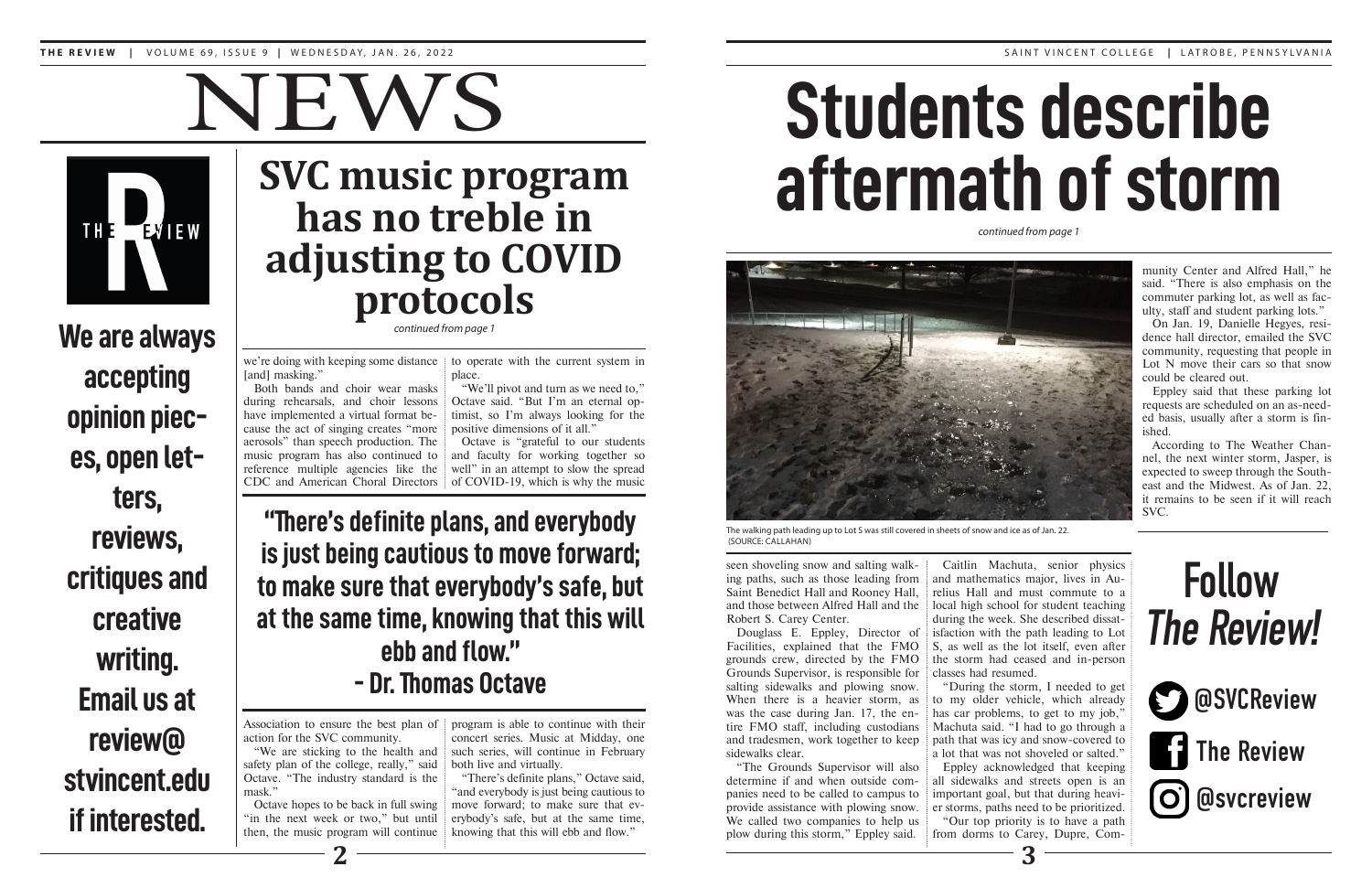**5**

**4**

Before the majority of students ar-<br>
Fived back on campus for the start<br>
of the spring semester, Saint Vinrived back on campus for the start of the spring semester, Saint Vincent College announced that spectators were not allowed to attend the upcoming slate of indoor sporting events at the school. The announcement came on Jan. 7, and the revised athletic spectator policy was put in effect Jan. 10 and applied to all events through the first week of school. These events included multiple men's and women's basketball games, as well as a swim meet for both the men's and women's teams.

very aware of the surge in positive cases. With testing, analyzing the results and the need to fully understand any other unique elements with the start of the semester, the leadership of the college collectively agreed it was beneficial to initiate (this) policy.'

Dr. Jeff Mallory, executive vice president and chief operating officer, explained why the policy was adapted.

"Ensuring the safe and healthy return span. of all members to the college community and our requirement for testing upon returning was a main focus of the initial week," Mallory said. "We were also

On Jan. 14, the school extended the policy through Jan. 22, and the policy is subject for a possible extension again as the rate of COVID-19 cases in the Western Pennsylvania region continues to rise. As of Jan. 23, three men's basketball games, two women's basketball games, two swim meets and two men's volleyball games have been played without spectators within this two-week

The decision whether the policy will be extended is to be determined, yet Mallory is hopeful it will not be extended or re-instated.

"Updates on the spectator policy [will be] publicized via the Athletics Department and their various media outlets."

Whether or not the spectator policy will be enforced for outdoor events has yet to be determined; however, a possibility remains that the policy will extend to them.

"The need to consider [the policy] would be based on the conditions of the school and society and feedback from our student-athletes and coaches,"

### Mallory stated.

If the school lifts or does not extend the current athletic spectator policy for indoor events, then the first indoor sporting event to have spectators this semester will be on Sunday, Jan. 30, as the men's volleyball team plays against Elizabethtown at 12 p.m. and against John Jay at 4 p.m.

# SPORTS

## **SVC spectator policy updated**

**Luke Mich,** *Sports Editor*



The basketball team's game against Westminster, the first home game of the season, was played without spectators on Jan. 12. (SOURCE: ATHLETICS.STVINCENT.EDU)

# **Team Standings**

 $Team<sub>1</sub>$ Chatham  $W$ &J Waynesburg Westminster Geneva Grove City Franciscan Saint Vincent **Bethany** Thiel

| Team                 | w |   | <b>Streak</b>  |
|----------------------|---|---|----------------|
| Westminster          | 3 |   | l 1            |
| <b>Saint Vincent</b> | 6 | 4 | W <sub>5</sub> |
| <b>Grove City</b>    | 4 | 2 | W1             |
| W&J                  | 5 | 4 | ا ا            |
| Chatham              | 4 | 3 | W1             |
| Franciscan           | 5 | 5 | W1             |
| Bethany              | 0 |   |                |

### **Women's Swimming**

**Schedule:** @Lycoming 1/29 1 PM, PAC Championships 2/9 7 PM

### $Team$

### Mt. Aloysius **Thiel** Hiram Geneva **Medaille** PSU Altoona PSU Behrend Saint Vincent **Hilbert**

### **Men's Indoor Track &**

**Field Schedule:** @Mount Union 2/5 10 AM, @Baldwin Wallace 2/11 4 PM, PAC Championships 2/24 1 PM

**Results:** 6th at Pioneer Invitational

### **Women's Indoor Track & Field**

**Schedule:** @Mount Union 2/5 10 AM, @Baldwin Wallace 2/11 4 PM, PAC Championships 2/24 1 PM

**Results:** 11th at Pioneer Invitational

### **Men's Basketball**

| W              | Г  | <b>Streak</b>  |
|----------------|----|----------------|
| 10             | 1  | W <sub>4</sub> |
| 13             | 4  | W1             |
| 10             | 5  | W <sub>2</sub> |
| 10             | 6  | L1             |
| 8              | 6  | W <sub>3</sub> |
| 6              | 8  | L <sub>2</sub> |
| 4              | 8  | W1             |
| $\overline{2}$ | 12 | L <sub>3</sub> |
| 1              | 11 | L7             |
| 1              | 11 | L6             |
|                |    |                |

**Schedule:** @Waynesburg 1/26 7:30 PM, @W&J 1/29 3 PM, @Franciscan 1/31 8 PM

| Team              | W  | L  | <b>Streak</b>  |  |
|-------------------|----|----|----------------|--|
| W&J               | 11 | 3  | W <sub>6</sub> |  |
| Chatham           | 9  | 4  | W1             |  |
| Westminster       | 9  | 6  | L1             |  |
| Bethany           | 8  | 5  | W1             |  |
| <b>Grove City</b> | 8  | 6  | W1             |  |
| Geneva            | 6  | 7  | L2             |  |
| Thiel             | 4  | 6  | W <sub>3</sub> |  |
| Saint Vincent     | 3  | 8  | L1             |  |
| Waynesburg        | 1  | 13 | L6             |  |
| Franciscan        | 0  | 12 | L12            |  |
|                   |    |    |                |  |

### **Women's Basketball**

**Schedule:** @Waynesburg 1/26 5:30 PM, @W&J 1/29 1 PM, @Franciscan 1/31 6 PM

| <b>Team</b>          | W              | L              | <b>Streak</b>  |
|----------------------|----------------|----------------|----------------|
| W&J                  | 5              | 2              | W <sub>4</sub> |
| <b>Grove City</b>    | 4              | 2              | W1             |
| Westminster          | 3              | $\overline{2}$ | W1             |
| <b>Saint Vincent</b> | $\overline{2}$ |                | $\overline{1}$ |
| Bethany              |                | 6              | L <sub>5</sub> |
| Chatham              | 0              | 6              | L6             |

### **Men's Swimming**

**Schedule:** @Lycoming 1/29 1 PM, PAC Championships 2/9 7 PM

**"Ensuring the safe and healthy return of all members to the college community and our requirement for testing upon returning was a main focus of the initial week." - Dr. Jeff Mallory**

### **Check out our website for stories not printed in our paper!**

**Sports** Bearcat sports and those relating to SVC





**Teams Prepare for Early** 

Spikeball Club Hosts Ar Tournament

European soccer spark interest at SVC

**Frisbee Still Occurring I** Limitations

**PAC Releases Spring Schedules** 

ootball practice resu

### **Men's Volleyball**

|                          | W              | L              | <b>Streak</b>  |
|--------------------------|----------------|----------------|----------------|
|                          | $\overline{2}$ | 0              | W <sub>2</sub> |
|                          | 1              | 0              | W1             |
|                          | $\overline{2}$ | 1              | W <sub>2</sub> |
|                          | 3              | 4              | W <sub>2</sub> |
|                          | 1              | 4              | L2             |
|                          | $\overline{0}$ | 0              |                |
|                          | 0              | $\overline{2}$ | L2             |
| $\overline{\phantom{a}}$ | $\overline{0}$ | $\overline{2}$ | L <sub>2</sub> |
|                          | 0              | 5              | L5             |

**Schedule:** @Midway 1/29 12 PM, @Carlow 1/29 2 PM, Elizabethtown 1/30 12 PM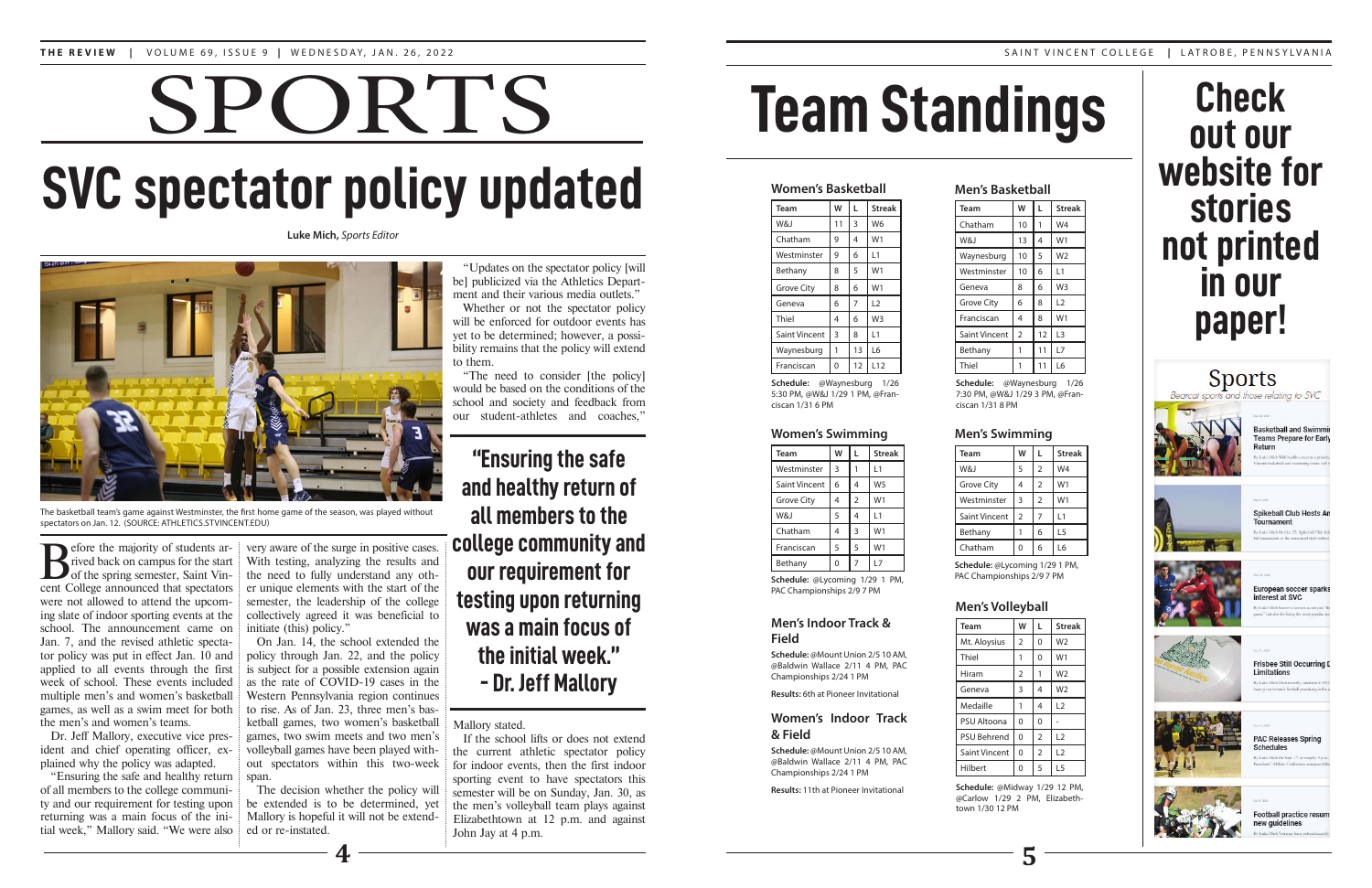SAINT VINCENT COLLEGE **|** LATROBE, PENNSYLVANIA



When discussing the legacy<br>the focus is usually on<br>their impact and their estions. Of of American presidents, their impact and their actions. Often overlooked, however, is how the presidents' personal attributes, such as their sense of humor, made them a more effective and relatable leader. Dr. Eric Sands, an associ-

ate professor of political science at Berry College in Georgia, recently gave a lecture at Saint Vincent College that described how Abraham Lincoln's personal attributes  $-$  specifically, his sense of humor  $-$  contributed to his legacy as President.

the focus is usually on the various ways a political leader cluded many of Lincoln's original jokes and stories, demonstrating could use humor as an advantage. He also mentioned other presidents that were known for their sense of humor, including Teddy Roosevelt, Franklin Roosevelt and Ronald Reagan.

"Humor was one of the ways that helped Lincoln relate... to the common man," Sands said.

**6 7** Joel Loomis, sophomore business management and political science double major, attended "to get a Continued on page 8

Throughout his lecture, Sands in-

Students particularly enjoyed this aspect of the lecture. Nick Walters, sophomore politics and English double major, said that he found the lecture interesting, as it related Lincoln's jokes to more contemporary presidents.

# **Honest and humorous Abe**

**Jacob Rzempoluch***, Part-Time Staff Writer*

Students were invited to listen to resentatives and party leaders, includ-Lipinski and about nine other Democrats maintained their refusal to vote for the unrevised Affordable Care Act. Lipinski was called upon by other rep-

the talk in the Fred Rogers Center at ing President Obama, to change his 7:30 p.m. on Jan. 19. Lipinski's talk,  $\parallel$  mind. titled "Witnessing to Truth Over Power: A Catholic Congressman's Call," focused on his experience as a pro-life Democrat in the House of Representatives.

As the general political atmosphere | that pro-choice groups would be ad-By 2017, it was clear to Lipinski vocating against him throughout 2018, before the next election. Many corporations and organizations contributed to campaigns against Lipinski and for his opposition.

Lipinski never set out to become a leader in the pro-life movement. He began his career as a representative for Lipinski was the only one who contin-Illinois' third district in 2004. Due to the Catholic presence in the district, Lipinski believed that it was the only one he had a chance of ever winning in.

changed, so did media coverage on Lipinski. The Democratic Party shifted to a more pro-choice outlook, and Lipinski maintained a firmly pro-life stance. The media emphasized Lipinski's dissent from his party.

In 2009, Lipinski was one of few Democrats in Congress who were opposed to the Affordable Care Act due to language that might permit taxpayer money to fund abortions. Revisions were made to add pro-life language to the Affordable Care Act, but this motion had to be approved by the Senate.

The Democratic Party lost a seat in the Senate that year and therefore did

House of Representatives were told that they needed to pass the act as is, as it was unlikely to pass in the Senate again.

The representatives were offered an executive order that would prohibit taxpayer money funding abortion; about seven representatives tentatively agreed with the stipulation of seeing the language of the order. After it was shown to each dissenting Democrat, ued to insist on the inclusion of prolife language in the Affordable Care Act itself. It passed without revision in early 2010.

not have enough votes to overcome against him to resume as 2020 ap-Christ" week. Even so, Lipinski managed to win the 2018 election by a narrow margin. He expected the media campaigns

Despite his agreement with the Democratic Party on nearly every other issue, there was a media frenzy surrounding Lipinski. He was accused of being anti-women and being friends with then-president Donald Trump; a photo of Trump with Lipinski in the background was used as evidence.

proached, but he remained firm in his pro-life stance. He became the lead Democratic cosponsor on a prohibition on abortion after 20 weeks and spoke at the March for Life. However, Lipinski ultimately lost the 2020 election.

"I thought only about how my entire life, really for 15.5 years, had revolved around being a member of Congress. It is an all-encompassing job... I was lying in bed thinking it was sort of all gone. What is my purpose?... It felt very empty," Lipinski said.

Lipinski began working on his concession speech the morning after the election. He wanted to ensure that he emphasized the message that he would rather stand by his principles than betray them to win an election.

After delivering the speech, Lipinski began to receive calls and texts thanking him for his courage in sticking with his principles. In losing, he saw that he had been given an opportunity.

"I felt, with God's grace, I had done the best that I could. While losing an election is painful, I felt like I had not failed God... it seemed that in losing, I may have provided greater witness for others," Lipinski said.

Lipinski argues that Catholics need to be builders with a positive vision, changing hearts and minds and helping to reach compromise, which is essential in politics and in democracy.

Lipinski also gave a speech at the March for Life on Jan. 21. In the speech, Lipinski gave a shout out to Saint Vincent students who attended as part of the celebration of "Life in

## ARTS & CULTURE

### **"When I started studying Abraham Lincoln as part of my dissertation, his humor was one of the things that came up." - Dr. Eric Sands**

### **A Catholic congressman's call**

**Delaney Fox,** *Staff Writer*

From Jan. 15 to Jan. 21, vari-<br>
ous offices, organizations and<br>
clubs at Saint Vincent College ous offices, organizations and clubs at Saint Vincent College planned events to commemorate "Life in Christ Week." One of these events was a talk given by former Congressman Daniel Lipinski, organized by the Center for Catholic Thought and Culture. **Trom Jan.** 15 to Jan. 21, vari- a filibuster. The Democrats in the

**Interested in promoting your on-campus club? Purchase ad space in The Review! For more information, contact Robert "Eddie" Seginack at robert.seginack @stvincent. edu.**